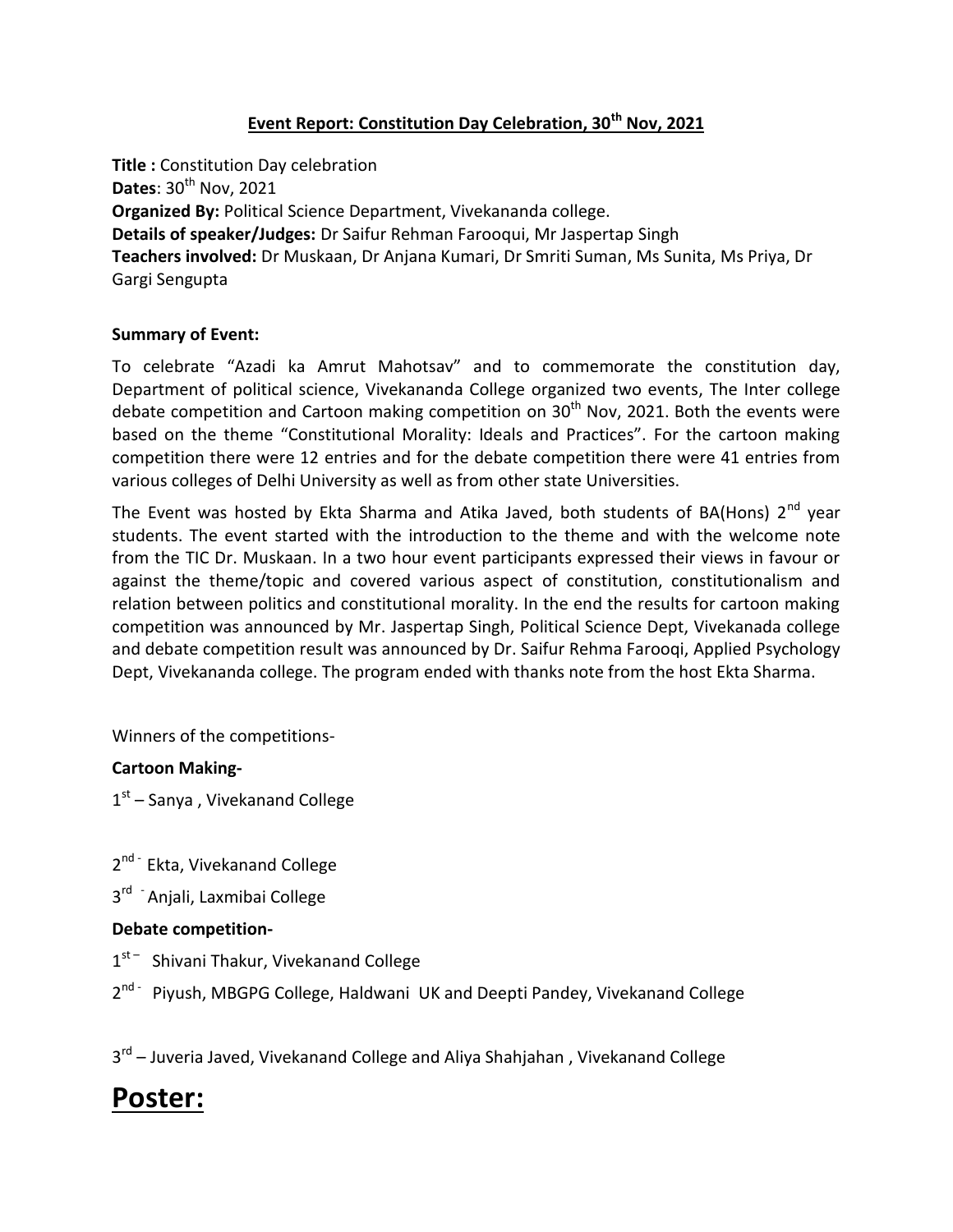

# **Attendance/photos:**

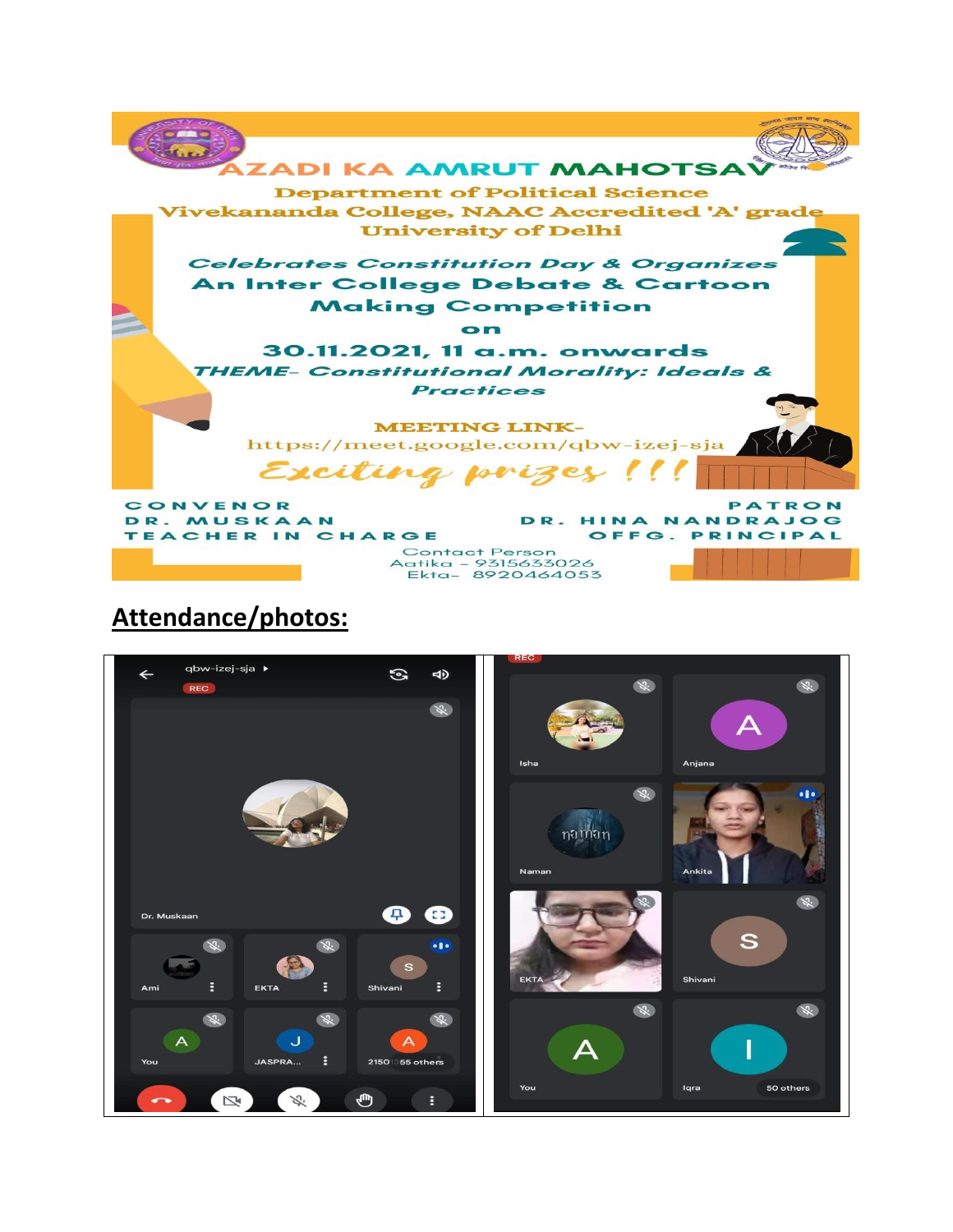